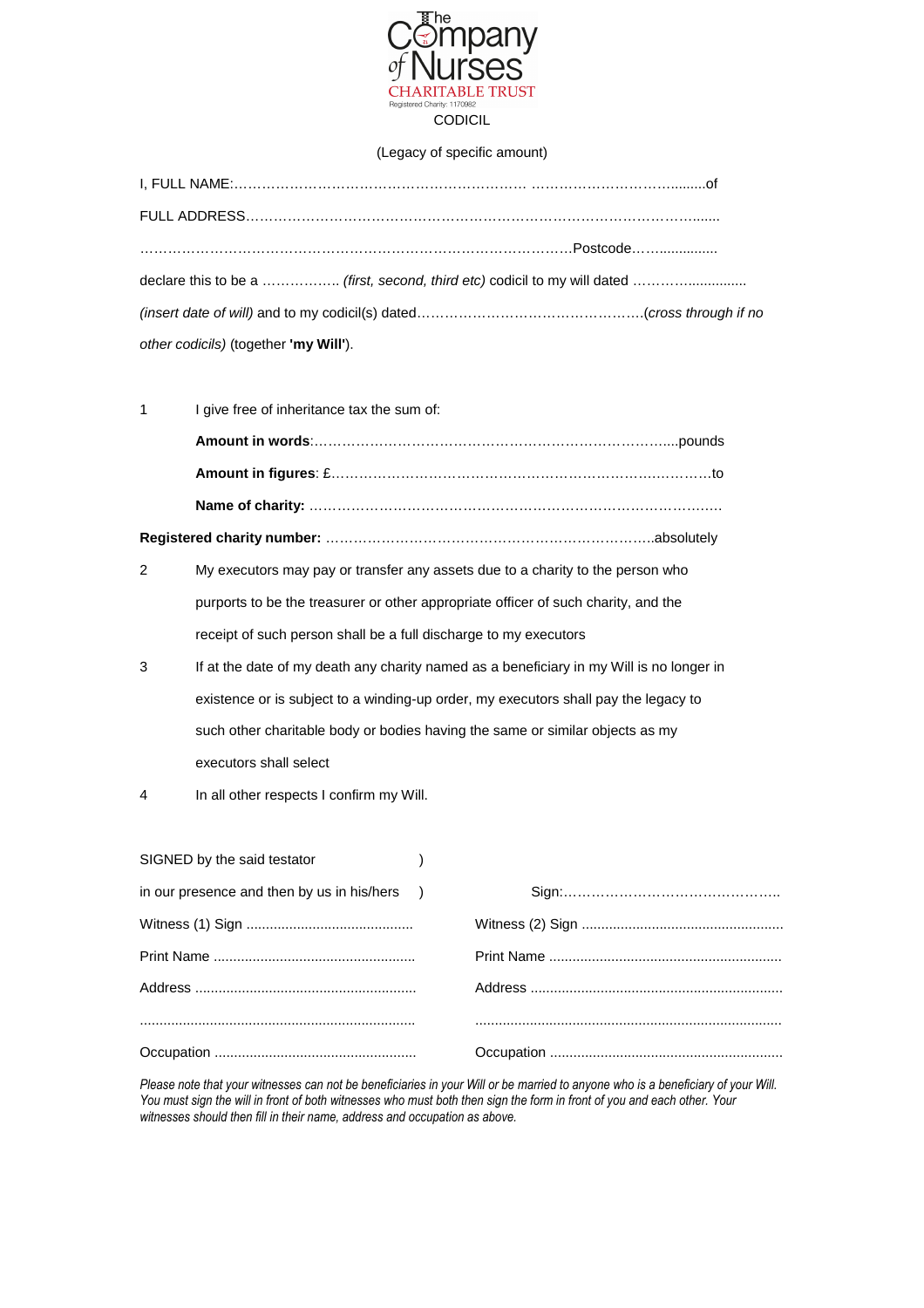## **CODICIL**

## (Gift of share of residuary estate)

| declare this to be a  (first, second, third etc) codicil to my will dated |  |
|---------------------------------------------------------------------------|--|
|                                                                           |  |
| other codicils) (together 'my Will').                                     |  |

1 I leave the residue of my estate: [fill in as appropriate: percentages must add up to 100%]

- 1.1 As to ……………………………………..…(insert percentage in words) per cent ( ……..%) to ………………………………………………....... (name of charity) registered charity number ………………….. absolutely
- 1.2 As to ……………………...…………………(insert percentage in words) per cent ( ……..%) to ………..…………………………………………. (name of charity) registered charity number ………………….. absolutely
- 1.3 As to ……...…………………………………(insert percentage in words) per cent ( ……..%) to …..………………………………………………. (name of charity) registered charity number ………………….. absolutely
- 2 Incidence of inheritance tax (to be included if only part of residuary estate is being left to charity) I declare that if the share in my residuary estate of any beneficiary does not qualify for exemption from inheritance tax, the shares of the other residuary beneficiaries shall be deemed to be of amounts such that, after payment of the inheritance tax due in respect of those shares, the amounts received by the residuary beneficiaries are in the proportions specified
	- OR

I declare that if the share in my residuary estate of any beneficiary does not qualify for exemption from inheritance tax, that share shall bear its own inheritance tax so that the amount received by each residuary beneficiary, before the payment of inheritance tax, is in the proportions specified

3 My executors may pay or transfer any assets due to a charity to the person who purports to be the treasurer or other appropriate officer of such charity, and the receipt of such person shall be a full discharge to my executors